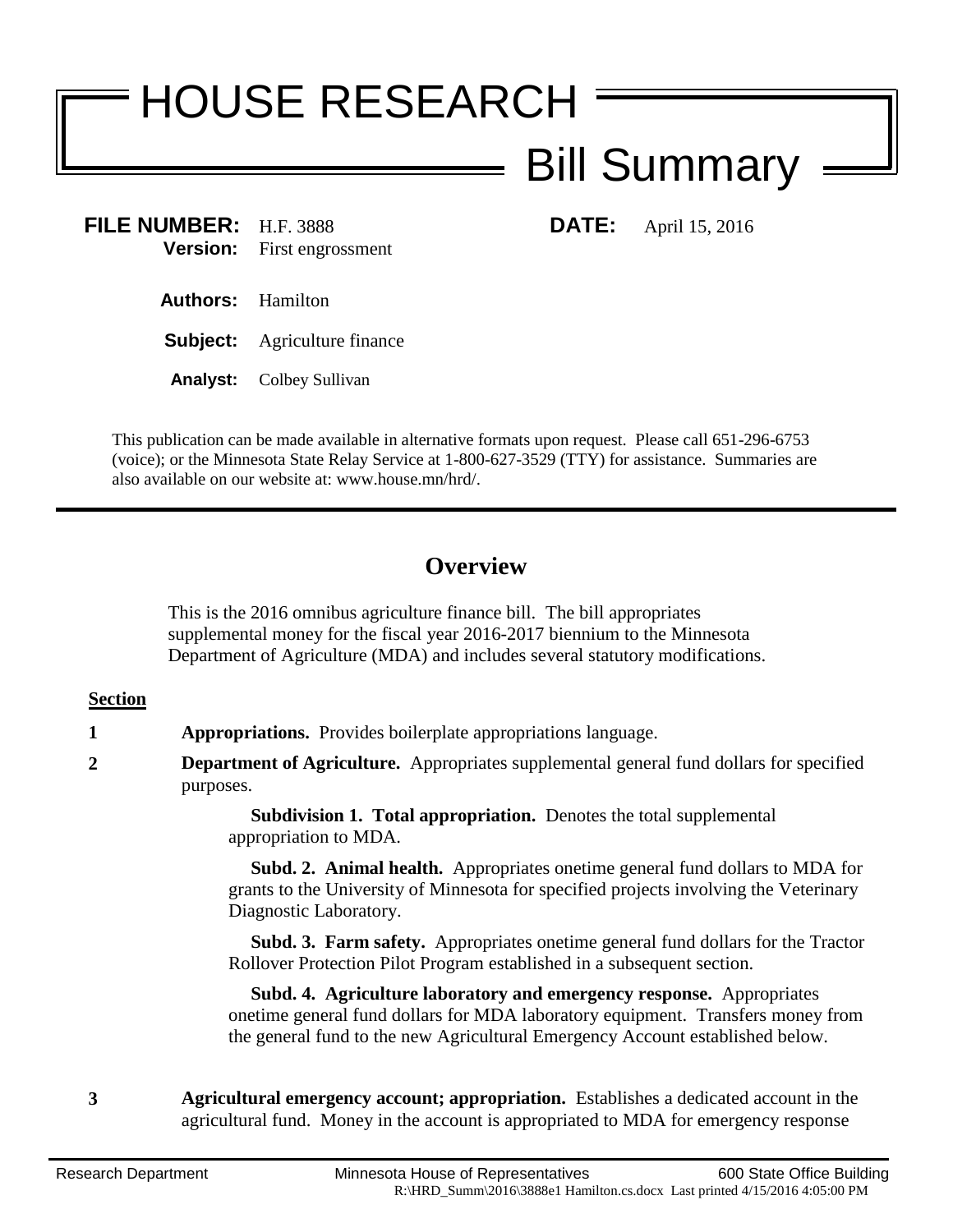#### **Section**

and preparedness pertaining to agricultural emergencies. Authorizes MDA to transfer account dollars to other agencies and the University of Minnesota. Requires an annual report.

- **4 Eligible projects.** Provides that drinking water projects funded through the Agriculture Best Management Practices (AgBMP) Loan Program must 1) remediate the adverse environmental impacts or presence of contaminants in private drinking well water and 2) implement BMPs to achieve state and federal drinking water standards.
- **5 Tractor rollover protection pilot grant program.** Creates a pilot program to subsidize at least 70 percent of a farmer's documented cost to purchase, ship, and install an eligible rollover protective structure (ROPS) on a tractor built prior to 1987. This pilot program statute would expire on June 30, 2019. MDA would administer the ROPS program and minimize administrative costs by cooperating with the multi-state ROPS program coordinated by the New York Center for Agricultural Medicine and Health. Requires MDA to solicit nonstate funds for this new program.
- **6 Registration application and gross sales fee.** Requires persons and companies that register nonagricultural pesticides with MDA to pay the gross sales fee only on that portion of their sales that exceeds \$70,000. (The registration fee of \$350 would cover sales up to \$70,000 -  $$70k \times .005 = $350$ .
- **7 Activities authorized.** Technical. Eliminates a reference to the NextGen Energy Board, which expired in 2015.
- **8 Agriculture research, education, extension, and technology transfer grant program.**  Provides that MDA is to award any AGREET dollars allocated for agriculture research, extension, and technology transfer to the University of Minnesota for use by any of the listed university units. Requires MDA and a representative of the University of Minnesota's College of Food, Agricultural and Natural Resource Sciences (CFANS) to consult the advisory panel when awarding grants and removes the CFANS representative from the panel. Provides that advisory panel members representing specific named organizations are to be appointed by their organization, not MDA.

Effective date: This section is effective the day following final enactment.

- **9 Advanced biofuel.** Expands eligibility for the Advanced Biofuel Production Incentive Program to include producers of biobutanol (as defined below), regardless of whether the biobutanol satisfies the federal and state definitions of an "advanced biofuel" by achieving 50 percent lifecycle greenhouse gas emissions relative to conventional fuels.
- **10 Biobased content.** Technical. Defines the term for purposes of MDA's three bioeconomy grant programs (i.e., the Advanced Biofuel Production Incentive Program, the Renewable Chemical Production Incentive, and the Biomass Thermal Production Incentive). The identical, prior statutory definition for "biobased content" expired with the NextGen Energy Board statute in 2015.
- **11 Biobased formulated product.** Technical. Same situation as the "biobased content" section above.